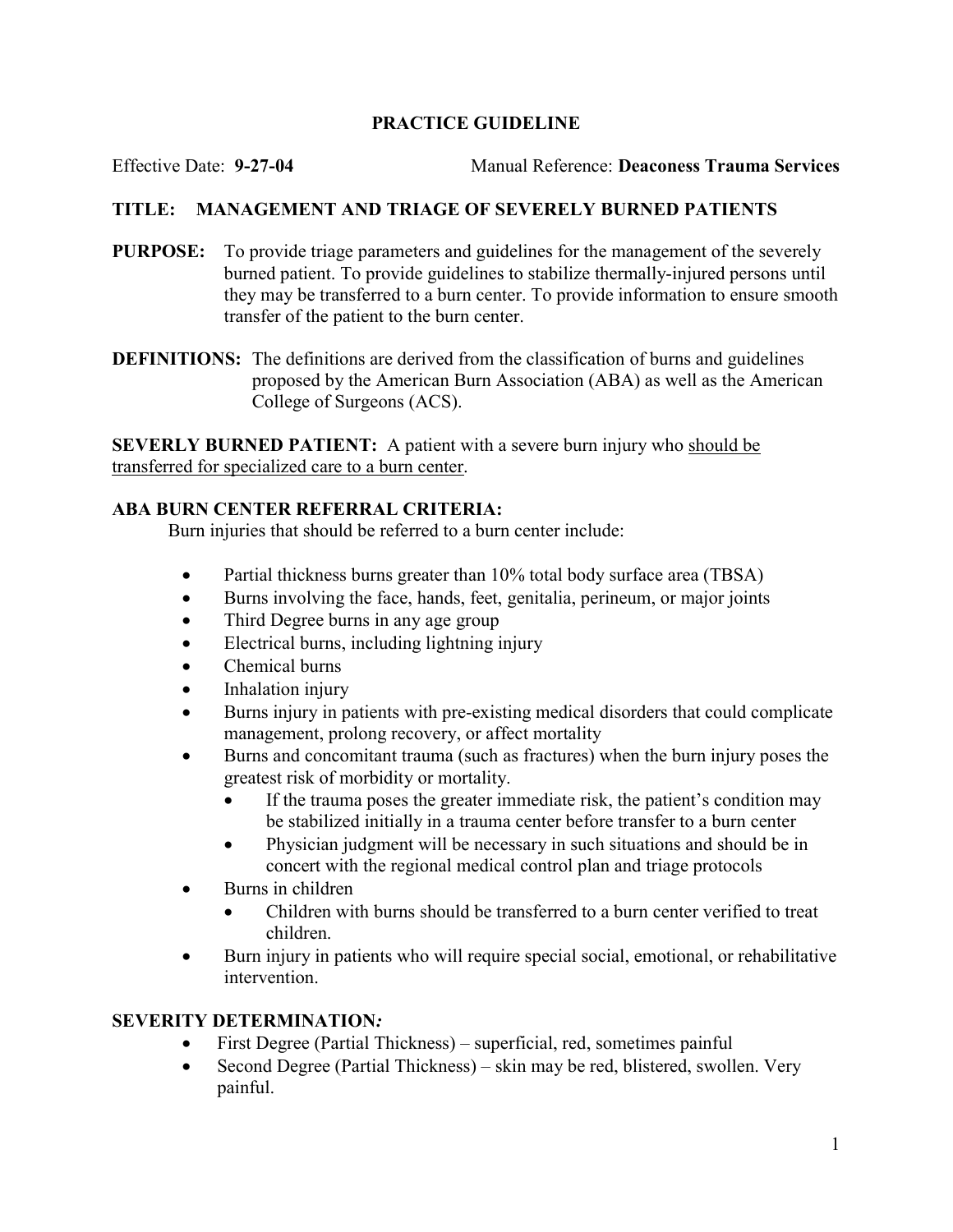• Third Degree (Full Thickness) – Whitish, charred or translucent, no pin prick sensation in burned are.



#### PERCENTAGE TOTAL BODY SURFACE AREA (TBSA) ("Rule of Nines")

#### GUIDELINES:

- 1. Any burn patient admitted to Deaconess Hospital, regardless of mechanism of injury, should be admitted to a trauma surgeon or have a consult to a trauma surgeon.
	- a. When deemed necessary by trauma surgeon, plastics will be consulted
- 2. Treatment Protocol:
	- a. Remove any sources of heat.
		- i. Cool any burns that are warm to the touch with tepid water and then dry the patient.
		- ii. Cover patient with a clean, dry sheet or blanket to prevent hypothermia.
	- b. ATLS Protocol: Assess the ABCs. Do not allow your attention to be diverted by the cutaneous burn. Look for life-threatening injuries first.
	- c. Airway
		- i. Assess for upper airway injury caused by the inhalation of hot air or gases. This will potentially result in rapid upper airway occlusion.
			- 1. Stridor
			- 2. Inability to handle secretions
			- 3. Inability to speak; hoarse
			- 4. Burns about face and mouth
			- 5. Erythema in the pharynx
			- 6. If there is any question about airway occlusion, intubate the patient using the oral route under direct visualization
		- ii. Assess for smoke inhalation. This will result in lower airway occlusion or non-cardiogenic pulmonary edema
			- 1. All of the above signs, plus
				- a. a history of being burned in an enclosed environment
				- b. Carbonaceous sputum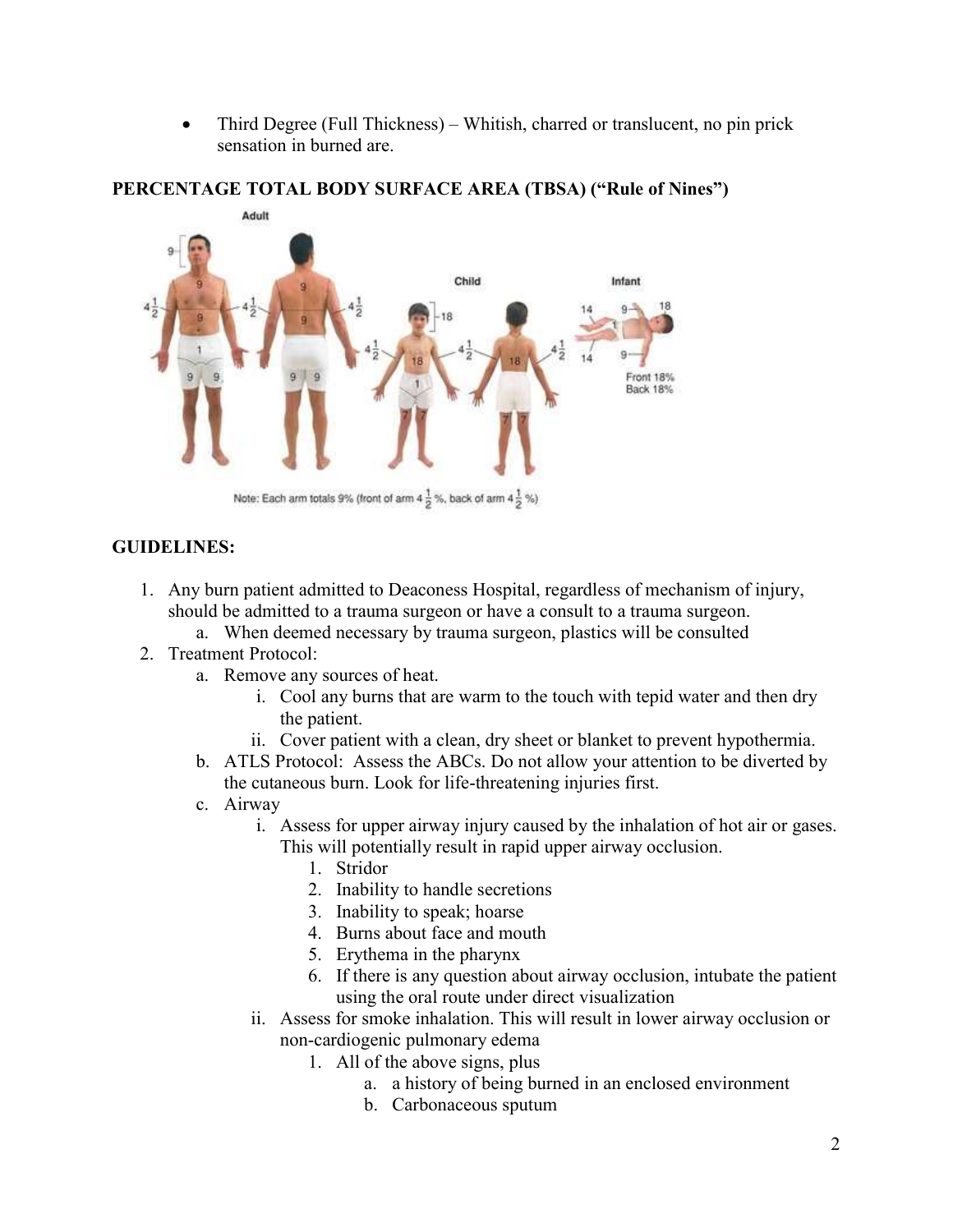- c. Soot in the airway and around the nose and mouth
- d. Uncontrollable coughing
	- i. Obtain chest x-ray. REMEMBER: the initial chest x-ray may be normal with severe smoke inhalation
	- ii. Consider bronchoscopy, looking for erythema of the airway and soot deposition in the trachea and bronchi
	- iii. If there is any question about smoke inhalation, intubate the patient and place them on positive pressure ventilation
- iii. Carbon monoxide poisoning signs and symptoms include restlessness, headache, nausea, poor coordination, memory impairment, disorientation or coma
	- 1. Consider carbon monoxide poisoning with any of the above findings, and
	- 2. Carboxyhemoglobin level >10%
		- a. All burns get oxygen
		- b. Burns with carbon monoxide exposure should have high flow oxygen via a non-rebreathing mask
		- c. Consider endotracheal intubation for respiratory failure
		- d. Consider the use of a hyperbaric chamber
- d. Breathing
	- i. Remember that the patient could have sustained a chest injury in association with the burn injury
		- 1. Assess breath sounds and obtain a chest x-ray
		- 2. Treat according to chest injury guidelines
- e. Circulation
	- i. Assess for shock and treat accordingly
	- ii. Insert two large bore IVs.
		- 1. These may be placed peripherally or centrally
			- a. It is okay to place the IVs through eschar if it is the only access site
	- iii. Administer two liters of normal saline solution
- f. Disability
	- i. Assess neurologic status
	- ii. If brain injury is suspected, obtain CT scan
- g. Expose
	- i. Remove all clothing and constricting bands or jewelry
	- ii. Place patient on clean sheet
		- 1. Sterile sheets are not required
	- iii. Do no immerse burn into water or ice
- h. Obtain blood sample for laboratory
	- i. CBC, renal panel, UA, clotting studies, blood alcohol (if necessary)
	- ii. Obtain chest x-ray if not already done
	- iii. Obtain EKG in patients who are having arrhythmias
	- iv. Obtain arterial blood gas with carboxyhemoglobin level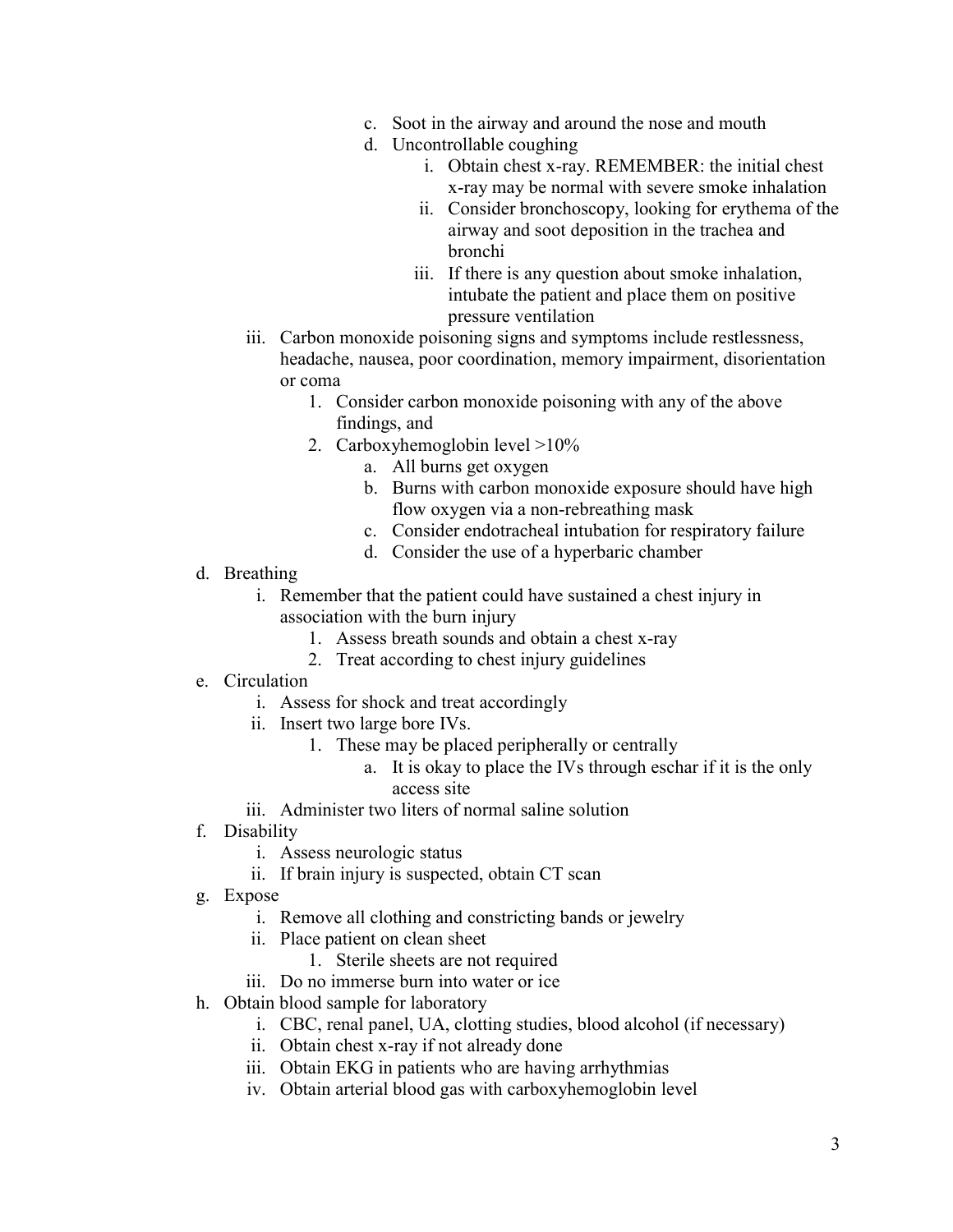- i. Insert Foley catheter with >90% TBSA burn
- j. Consider Nasogastric/orogastric tube if >20% TBSA burn
- k. Examine the burn when the patient is otherwise stable
	- i. Rule of nines for partial thickness (second degree) and full thickness (third degree) burn only
	- ii. The palm of the patient's hand (without fingers) is equal to 1% TBSA
	- iii. Assess depth of burn
		- 1. Superficial (first degree): erythematous, dry, painful, blanches (e.g., sunburn)
		- 2. Partial thickness (second degree): blisters, wet, erythematous, painful, blanches (e.g., blister burn)
		- 3. Full thickness (third degree): dry, leathery, gray or brown, painless, does not blanch (e.g., surface of football)
		- 4. Only partial thickness (second degree) and full thickness (third degree) are considered when assessing the size of the burn
- l. Calculate the fluid requirements
	- i. The calculated fluid volume is initiated in the following manner
		- 1.  $\frac{1}{2}$  of the total fluid is provided in the first 8 hours after the burn injury
			- a. Example: 100 kg man with 80% TBSA burns requires 2 x 80 x 100 = 16,000 ml/24 hours. 8,000 ml should be given in the first 8 hours
	- ii. The formulas provide a target rate. The amount of fluid replacement should be adjusted according to the urine output target of 0.5 ml/kg/hr for adults and 1 ml/kg/hr for children weighing < 30 kgs.
	- iii. In adults, urine output should be maintained between 30 and 50 ml/hr to minimize potential for over-resuscitation

| Burn resuscitation fluid rate and target urine output by burn type and age |                                                        |                              |                     |
|----------------------------------------------------------------------------|--------------------------------------------------------|------------------------------|---------------------|
| Category of<br>burn                                                        | Age and weight                                         | Adjusted fluid rate          | Urine output        |
| Flame or scald                                                             | Adults and older<br>children ( $\geq 14$<br>years old) | 2mL LR x kg x %TBSA          | $0.5$ mL/kg/hr      |
|                                                                            |                                                        |                              | $30-50mL/hr$        |
|                                                                            | Children (<14<br>years old)                            | $3ml$ LR x kg x %TBSA        | 1mL/kg/hr           |
|                                                                            | Infants and young<br>children $( \leq 30 \text{kg} )$  | 3ml LR x kg x %TBSA          | 1mL/kg/hr           |
|                                                                            |                                                        | Plus a sugar containing      |                     |
|                                                                            |                                                        | solution at maintenance rate |                     |
| Electrical injury                                                          | All ages                                               | 4mL LR x kg x %TBSA          | 1-1.5mL/kg/hr until |
|                                                                            |                                                        | until urine clears           | urine clears        |